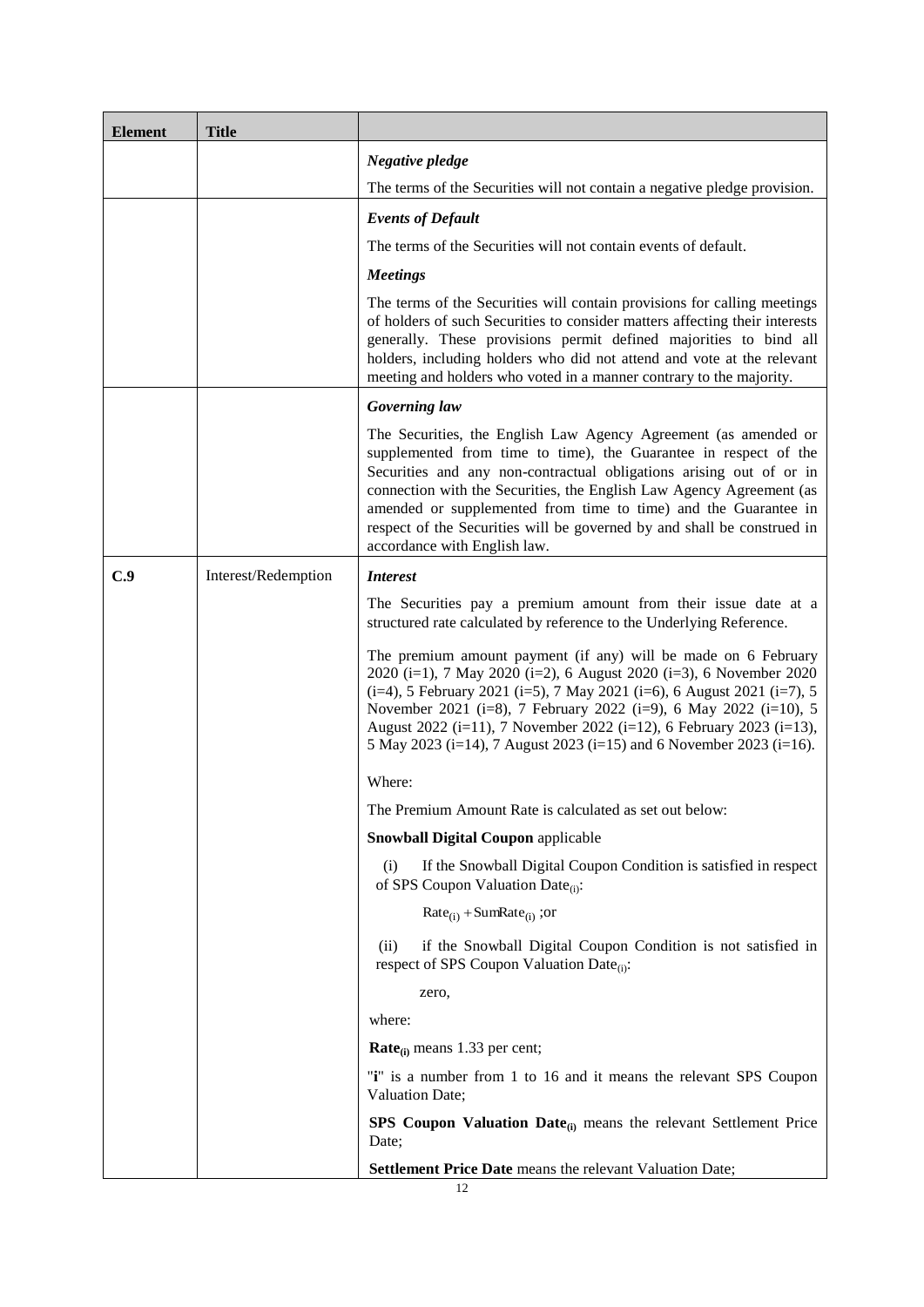### **PART A – CONTRACTUAL TERMS**

Terms used herein shall be deemed to be defined as such for the purposes of the Conditions set forth in the Base Prospectus dated 3 June 2019, each Supplement to the Base Prospectus published and approved on or before the date of these Final Terms (copies of which are available as described below) and any other Supplement to the Base Prospectus which may have been published and approved before the issue of any additional amount of Securities (the "**Supplements**") (provided that to the extent any such Supplement (i) is published and approved after the date of these Final Terms and (ii) provide for any change to the Conditions of the Securities such changes shall have no effect with respect to the Conditions of the Securities to which these Final Terms relate) which together constitute a base prospectus for the purposes of Directive 2003/71/EC (the "**Prospectus Directive**") (the "**Base Prospectus**"). The Base Prospectus has been passported into Italy in compliance with Article 18 of the Prospectus Directive. This document constitutes the Final Terms of the Securities described herein for the purposes of Article 5.4 of the Prospectus Directive and must be read in conjunction with the Base Prospectus. Full information on BNP Paribas Issuance B.V. (the "**Issuer**") BNP Paribas (the "**Guarantor**") and the offer of the Securities is only available on the basis of the combination of these Final Terms and the Base Prospectus. A summary of the Securities (which comprises the Summary in the Base Prospectus as amended to reflect the provisions of these Final Terms) is annexed to these Final Terms. **The Base Prospectus and any Supplement(s) to the Base Prospectus and these Final Terms are available for viewing at www.investimenti.bnpparibas.it and copies may be obtained free of charge at the specified offices of the Security Agents. The Base Prospectus and the Supplement(s) to the Base Prospectus will also be available on the AMF website [www.amf-france.org](http://www.amf-france.org/)**

References herein to numbered Conditions are to the terms and conditions of the relevant series of Securities and words and expressions defined in such terms and conditions shall bear the same meaning in these Final Terms in so far as they relate to such series of Securities, save as where otherwise expressly provided.

These Final Terms relate to the series of Securities as set out in "Specific Provisions for each Series" below. References herein to "**Securities**" shall be deemed to be references to the relevant Securities that are the subject of these Final Terms and references to "**Security**" shall be construed accordingly.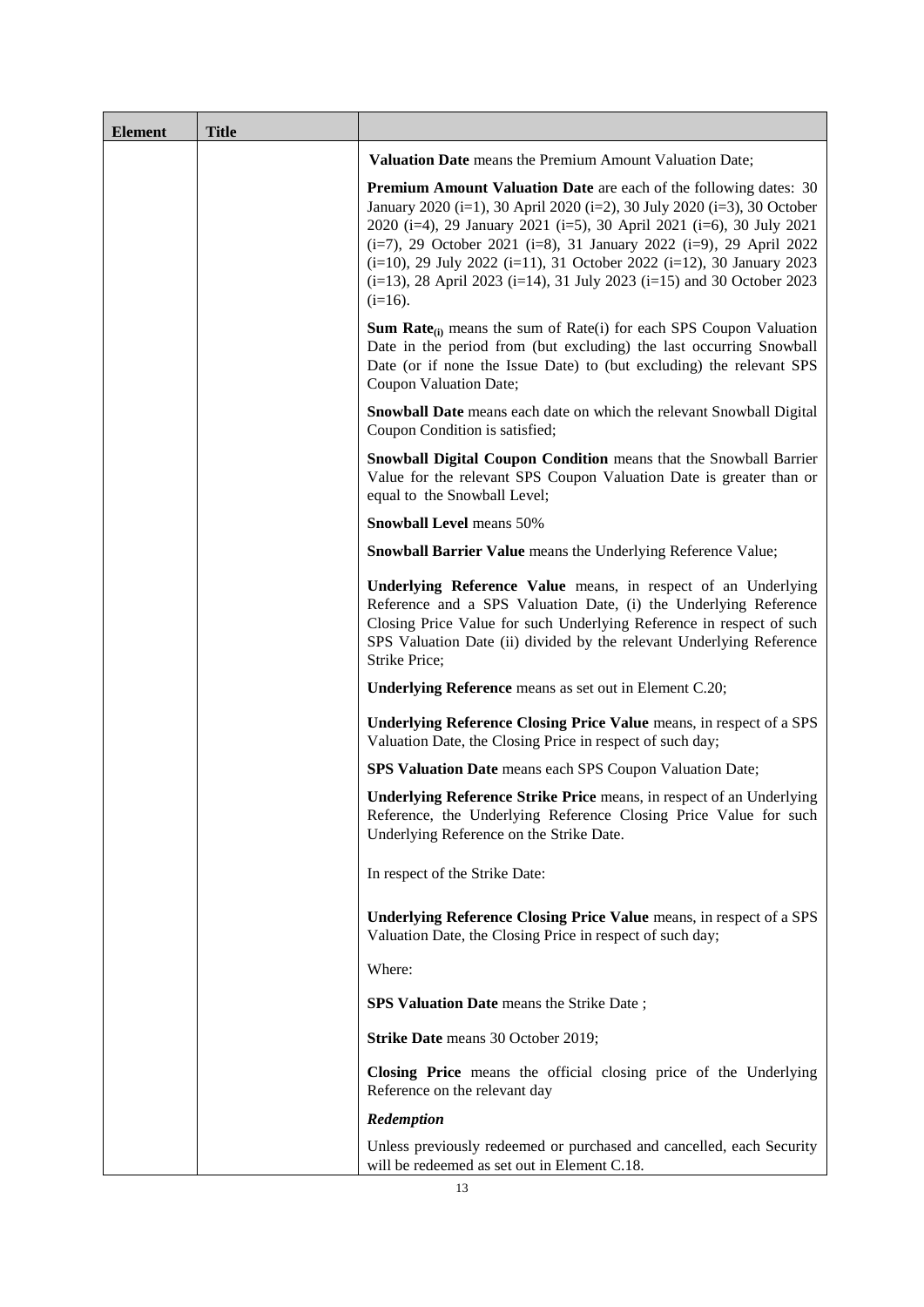# **SPECIFIC PROVISIONS FOR EACH SERIES**

| <b>SERIES</b><br><b>NUMBER</b> | NO. OF<br><b>ISSUED</b> | NO OF<br>SECURITIES SECURITIES | <b>ISIN</b>  | <b>CODE</b> | PER<br><b>SECURITY</b> | <b>COMMON ISSUE PRICE EXERCISE DATE</b> |
|--------------------------------|-------------------------|--------------------------------|--------------|-------------|------------------------|-----------------------------------------|
| <b>CE0418FTS</b>               | 400,000                 | 400.000                        | XS2013029512 | 201302951   | EUR 100                | 30 October 2023                         |

# **GENERAL PROVISIONS**

The following terms apply to each series of Securities:

|     | 1. | Issuer:                                            | BNP Paribas Issuance B.V.                                                                                                                                                                                                              |  |  |
|-----|----|----------------------------------------------------|----------------------------------------------------------------------------------------------------------------------------------------------------------------------------------------------------------------------------------------|--|--|
| 2.  |    | Guarantor:                                         | <b>BNP</b> Paribas                                                                                                                                                                                                                     |  |  |
| 3.  |    | Trade Date:                                        | 19 September 2019.                                                                                                                                                                                                                     |  |  |
| 4.  |    | <b>Issue Date:</b>                                 | 31 October 2019.                                                                                                                                                                                                                       |  |  |
| 5.  |    | Consolidation:                                     | Not applicable                                                                                                                                                                                                                         |  |  |
| 6.  |    | Type of Securities:                                | Certificates<br>(a)                                                                                                                                                                                                                    |  |  |
|     |    |                                                    | The Securities are Share Securities<br>(b)                                                                                                                                                                                             |  |  |
|     |    |                                                    | Automatic Exercise of Certificates applies<br>the<br>to<br>Certificates.                                                                                                                                                               |  |  |
|     |    |                                                    | The Exercise Date is 30 October 2023 or, if such day is not a<br>Business Day, the immediately succeeding Business Day.                                                                                                                |  |  |
|     |    |                                                    | The Exercise Date will be subject to the same adjustments<br>provided for the Redemption Valuation Date. For the<br>purposes of Borsa Italiana, the Exercise Date shall be<br>deemed to be also the expiration date of the Securities. |  |  |
|     |    |                                                    | The Exercise Settlement Date is 6 November 2023.                                                                                                                                                                                       |  |  |
|     |    |                                                    | The minimum number of Securities that may be exercised<br>by the Holder is (1) one Security and in excess thereof by<br>multiples of (1) one Security.                                                                                 |  |  |
|     |    |                                                    | The provisions of Annex 3 (Additional Terms and<br>Conditions for Share Securities) shall apply.                                                                                                                                       |  |  |
|     |    |                                                    | Unwind Costs: Not applicable                                                                                                                                                                                                           |  |  |
| 7.  |    | Form of Securities:                                | Clearing System Global Security.                                                                                                                                                                                                       |  |  |
| 8.  |    | Business Day Centre(s):                            | The applicable Business Day Centre for the purposes of the<br>definition of "Business Day" in Condition 1 is TARGET2                                                                                                                   |  |  |
| 9.  |    | Settlement:                                        | Settlement will be by way of cash payment (Cash Settled<br>Securities)                                                                                                                                                                 |  |  |
| 10. |    | Rounding Convention for Cash Settlement<br>Amount: | Not applicable                                                                                                                                                                                                                         |  |  |
| 11. |    | Variation of Settlement:                           |                                                                                                                                                                                                                                        |  |  |
|     |    | Issuer's option to vary settlement:                | The Issuer does not have the option to vary settlement in<br>respect of the Securities.                                                                                                                                                |  |  |
| 12. |    | <b>Final Payout</b>                                |                                                                                                                                                                                                                                        |  |  |
|     |    | <b>SPS Payout:</b>                                 | <b>SPS Reverse Convertible Securities</b>                                                                                                                                                                                              |  |  |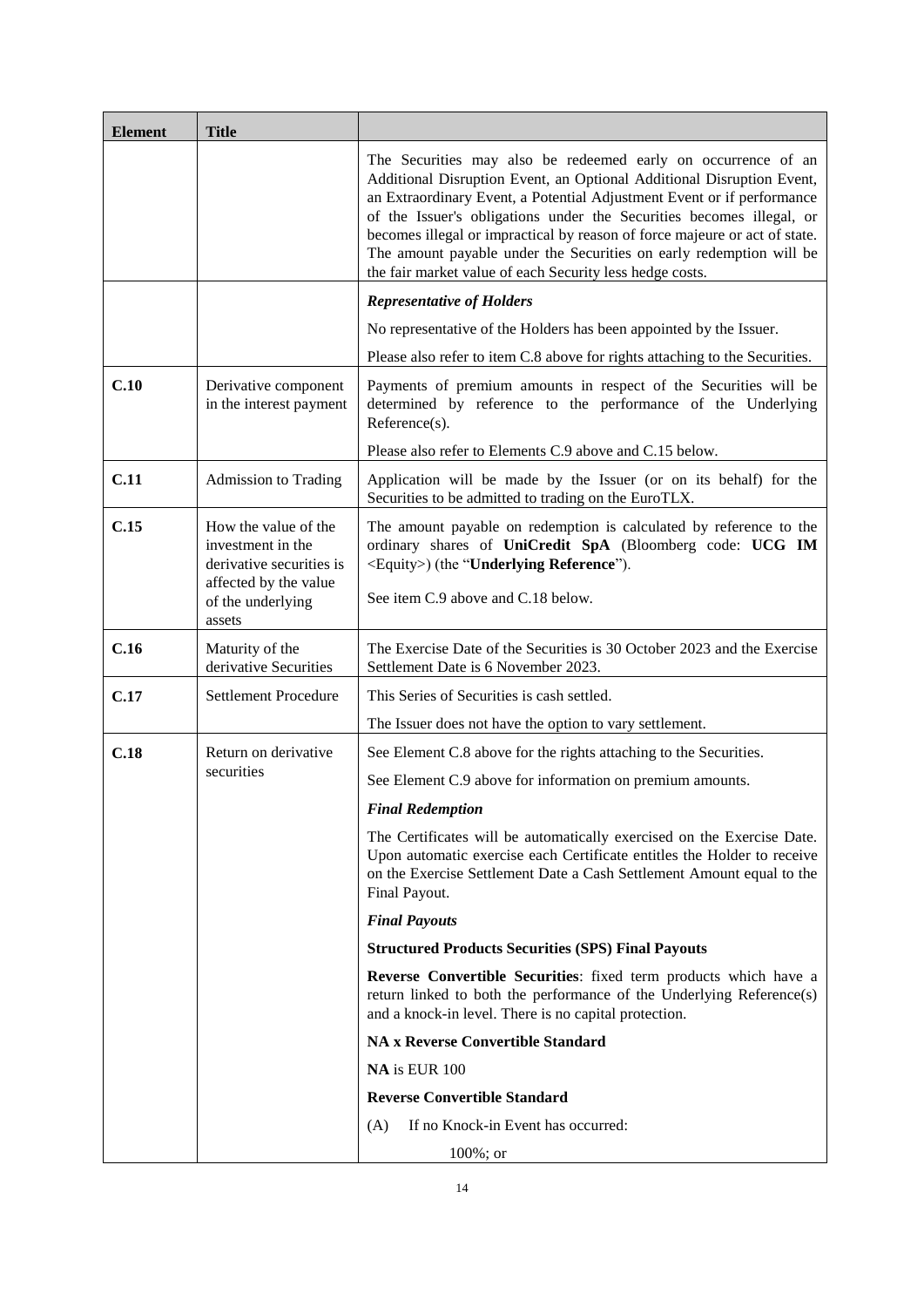SPS Reverse Convertible Standard Securities:

- (A) If no Knock-in Event has occurred: 100%; or
- (B) If a Knock-in Event has occurred:

Min(100%, Final Redemption Value)

*Where:*

**Final Redemption Value** means the Underlying Reference Value;

**Underlying Reference Value** means, in respect of an Underlying Reference and a SPS Valuation Date, (i) the Underlying Reference Closing Price Value for such Underlying Reference in respect of such SPS Valuation Date (ii) divided by the relevant Underlying Reference Strike Price;

**Underlying Reference** means as set out in §26(a) below;

**Underlying Reference Closing Price Value** means, in respect of a SPS Valuation Date, the Closing Price in respect of such day;

**SPS Valuation Date** means the SPS Redemption Valuation Date:

**SPS Redemption Valuation Date** means the Redemption Valuation Date;

**Strike Price Closing Value:** Applicable;

**Underlying Reference Strike Price** means, in respect of an Underlying Reference, the Underlying Reference Closing Price Value for such Underlying Reference on the Strike Date;

In respect of the Strike Date:

**Underlying Reference Closing Price Value** means, in respect of a SPS Valuation Date, the Closing Price in respect of such day;

Where:

**SPS Valuation Date** means the Strike Date

Aggregation: Not applicable

16. Settlement Currency: The settlement currency for the payment of the Cash Settlement Amount is Euro ("**EUR**").

17. Syndication: The Securities will be distributed on a non-syndicated basis.

- 19. Principal Security Agent: BNP Paribas Arbitrage S.N.C.
	- Not applicable

- 13. Relevant Asset(s): Not applicable
- 14. Entitlement: Not applicable
- 15. Exchange Rate/Conversion Rate Not applicable
- 
- 

18. Minimum Trading Size: Not applicable.

20. Registrar: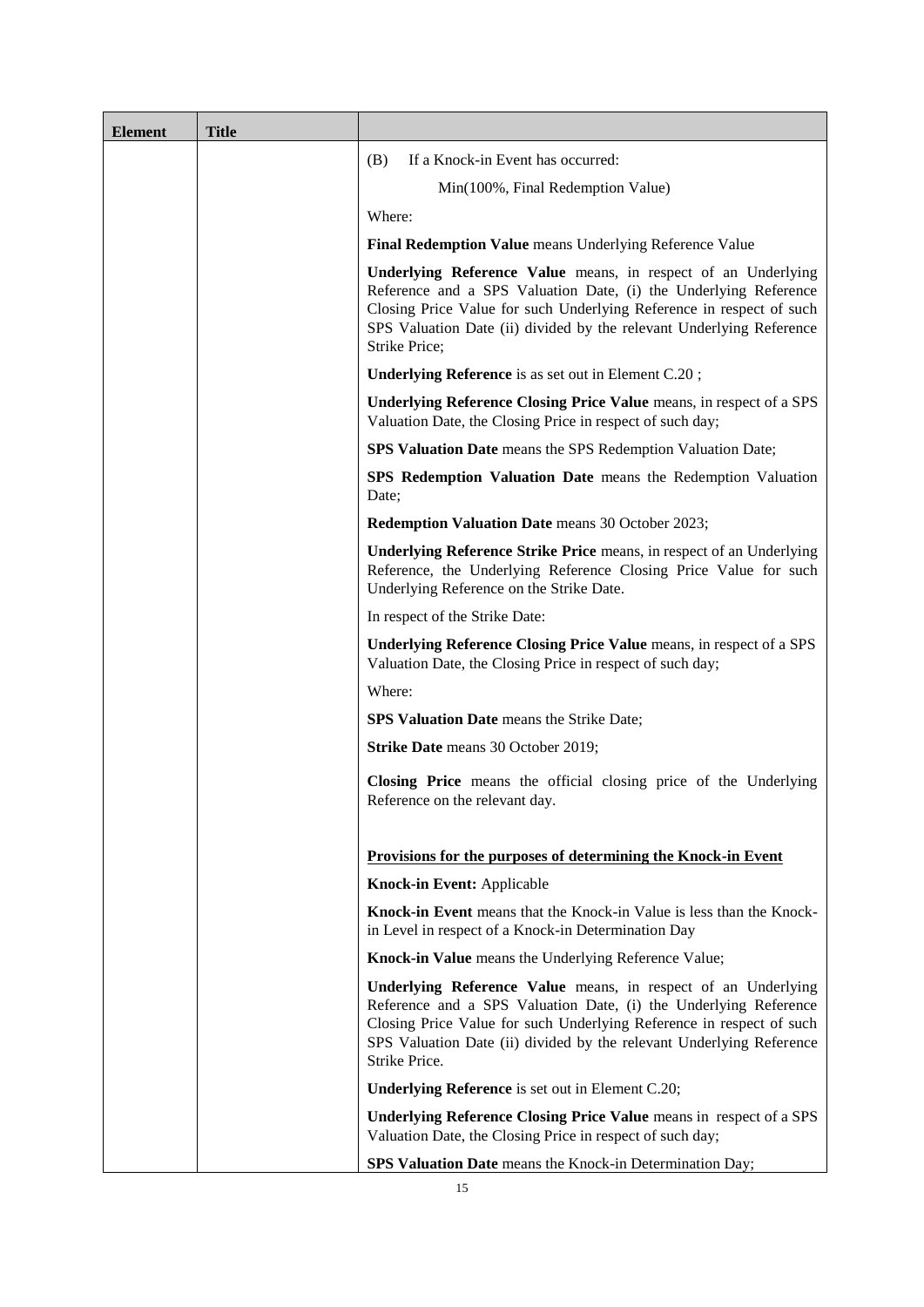| 21. |                                                 | <b>Calculation Agent:</b>                                                                 | BNP Paribas Arbitrage S.N.C.                                                                                                                |  |  |  |
|-----|-------------------------------------------------|-------------------------------------------------------------------------------------------|---------------------------------------------------------------------------------------------------------------------------------------------|--|--|--|
|     |                                                 |                                                                                           | 1 rue Laffitte 75009 Paris France                                                                                                           |  |  |  |
| 22. | Governing law:                                  |                                                                                           | English law                                                                                                                                 |  |  |  |
| 23. |                                                 | Masse provisions (Condition 9.4):                                                         | Not applicable                                                                                                                              |  |  |  |
|     |                                                 | PRODUCT SPECIFIC PROVISIONS                                                               |                                                                                                                                             |  |  |  |
| 24. |                                                 | Hybrid Securities:                                                                        | Not applicable                                                                                                                              |  |  |  |
| 25. |                                                 | <b>Index Securities:</b>                                                                  | Not applicable                                                                                                                              |  |  |  |
| 26. |                                                 | Share Securities/ETI Share Securities:                                                    | Applicable                                                                                                                                  |  |  |  |
|     |                                                 |                                                                                           | Share Securities: Applicable                                                                                                                |  |  |  |
|     | (a)                                             | Share(s)/Share Company/Basket<br>Company/GDR/ADR/ETI<br>Interest/Basket of ETI Interests: | An ordinary share in the share capital of UniCredit SpA<br>(the "Share Company"), (Bloomberg Code: UCG IM) (the<br>"Underlying Reference"). |  |  |  |
|     | (b)                                             | <b>Relative Performance Basket:</b>                                                       | Not applicable.                                                                                                                             |  |  |  |
|     | (c)                                             | Share/ETI Interest Currency:                                                              | <b>EUR</b>                                                                                                                                  |  |  |  |
|     | (d)                                             | ISIN of Share(s)/ETI Interest(s):                                                         | IT0005239360                                                                                                                                |  |  |  |
|     | (e)<br>$Exchange(s)$ :                          |                                                                                           | Borsa Italiana                                                                                                                              |  |  |  |
|     | (f)                                             | Related Exchange(s):                                                                      | All Exchanges                                                                                                                               |  |  |  |
|     | (g)                                             | <b>Exchange Business Day:</b>                                                             | Single Share Basis.                                                                                                                         |  |  |  |
|     | (h)                                             | Scheduled Trading Day:                                                                    | Single Share Basis.                                                                                                                         |  |  |  |
|     | (i)                                             | Weighting:                                                                                | Not applicable                                                                                                                              |  |  |  |
|     | (j)                                             | Settlement Price:                                                                         | Not applicable                                                                                                                              |  |  |  |
|     | (k)<br>Specified Maximum Days of<br>Disruption: |                                                                                           | Three (3) Scheduled Trading Days                                                                                                            |  |  |  |
|     | (1)                                             | <b>Valuation Time:</b>                                                                    | Conditions apply                                                                                                                            |  |  |  |
|     | (m)                                             | Redemption on Occurrence of an<br><b>Extraordinary Event:</b>                             | Delayed Redemption on Occurrence of an Extraordinary<br>Event: Not applicable                                                               |  |  |  |
|     | (n)                                             | Share/ETI Interest Correction<br>Period:                                                  | As per Conditions                                                                                                                           |  |  |  |
|     | (0)                                             | Dividend Payment:                                                                         | Not applicable                                                                                                                              |  |  |  |
|     | (p)                                             | Listing Change:                                                                           | Not applicable                                                                                                                              |  |  |  |
|     | (q)                                             | Listing Suspension:                                                                       | Not applicable                                                                                                                              |  |  |  |
|     | (r)                                             | Illiquidity:                                                                              | Not applicable                                                                                                                              |  |  |  |
|     | (s)                                             | Tender Offer:                                                                             | Applicable                                                                                                                                  |  |  |  |
|     | (t)                                             | <b>CSR</b> Event:                                                                         | Not applicable                                                                                                                              |  |  |  |
|     | (u)                                             | Hedging Liquidity Event:                                                                  | Not applicable                                                                                                                              |  |  |  |
| 27. | <b>ETI</b> Securities                           |                                                                                           | Not applicable                                                                                                                              |  |  |  |
| 28. |                                                 | Debt Securities:                                                                          | Not applicable                                                                                                                              |  |  |  |
| 29. |                                                 | <b>Commodity Securities:</b>                                                              | Not applicable                                                                                                                              |  |  |  |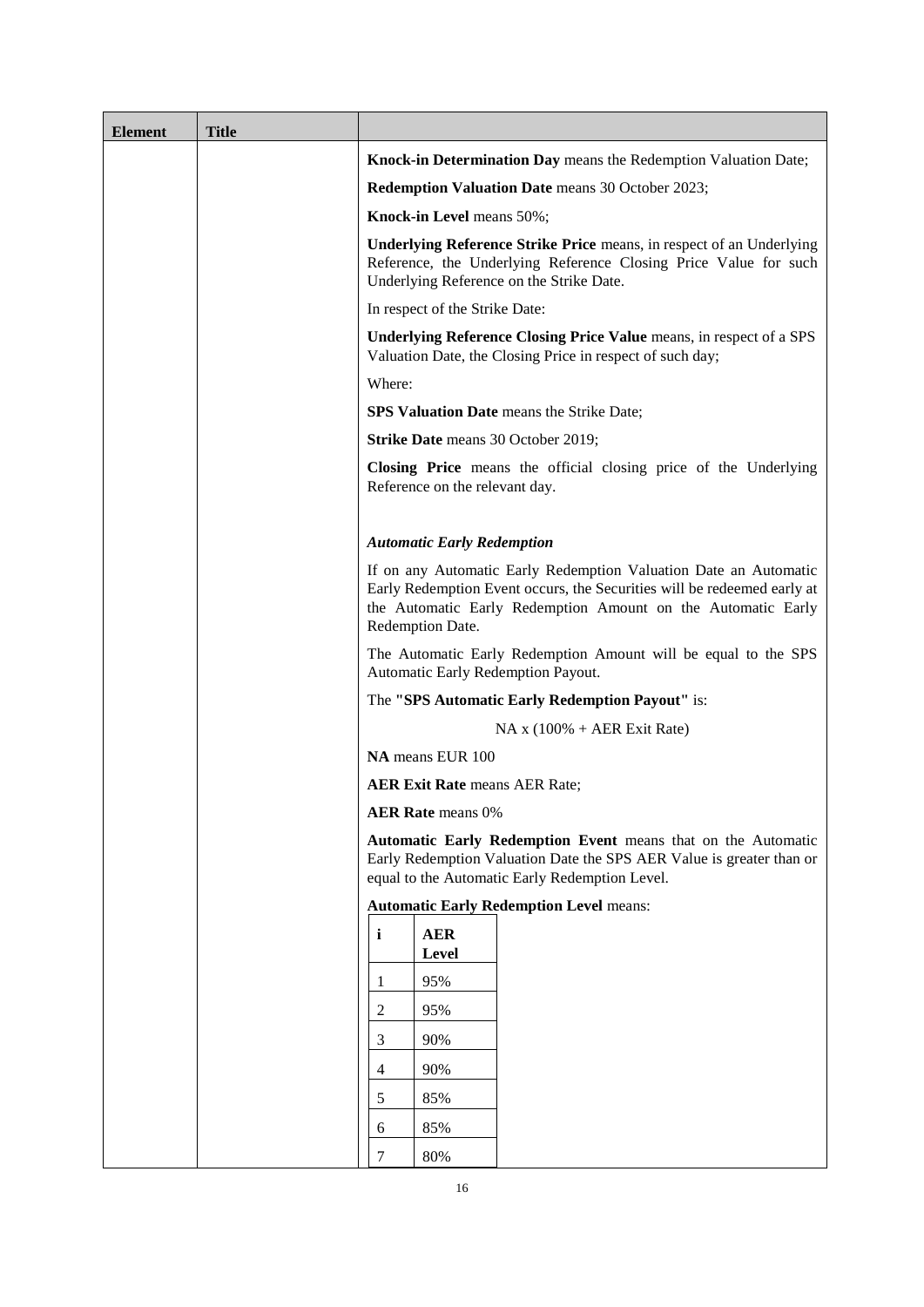| 30. |     | <b>Inflation Index Securities:</b>                                                 |            | Not applicable                                                                                                                                                                                                                                                                              |
|-----|-----|------------------------------------------------------------------------------------|------------|---------------------------------------------------------------------------------------------------------------------------------------------------------------------------------------------------------------------------------------------------------------------------------------------|
| 31. |     | <b>Currency Securities:</b>                                                        |            | Not applicable                                                                                                                                                                                                                                                                              |
| 32. |     | <b>Fund Securities:</b>                                                            |            | Not applicable                                                                                                                                                                                                                                                                              |
| 33. |     | <b>Futures Securities:</b>                                                         |            | Not applicable                                                                                                                                                                                                                                                                              |
| 34. |     | <b>Credit Security Provisions:</b>                                                 |            | Not applicable                                                                                                                                                                                                                                                                              |
| 35. |     | <b>Underlying Interest Rate Securities:</b>                                        |            | Not applicable                                                                                                                                                                                                                                                                              |
| 36. |     | Preference Share Certificates:                                                     |            | Not applicable                                                                                                                                                                                                                                                                              |
| 37. |     | <b>OET</b> Certificates:                                                           |            | Not applicable                                                                                                                                                                                                                                                                              |
| 38. |     | Illegality (Security Condition 7.1) and<br>Force Majeure (Security Condition 7.2): | $7.1$ (d). | Illegality: redemption in accordance with Security Condition                                                                                                                                                                                                                                |
|     |     |                                                                                    |            | Force Majeure: redemption in accordance with Security<br>Condition 7.2 (b).                                                                                                                                                                                                                 |
| 39. |     | Additional Disruption Events and Optional                                          | (a)        | <b>Additional Disruption Events: Applicable</b>                                                                                                                                                                                                                                             |
|     |     | <b>Additional Disruption Events:</b>                                               |            | Hedging Disruption does not apply to<br>the<br>Securities.                                                                                                                                                                                                                                  |
|     |     |                                                                                    | (b)        | The following Optional Additional Disruption<br>Events apply to the Securities:                                                                                                                                                                                                             |
|     |     |                                                                                    |            | Administrator/Benchmark Event                                                                                                                                                                                                                                                               |
|     |     |                                                                                    |            | <b>Insolvency Filing</b>                                                                                                                                                                                                                                                                    |
|     |     |                                                                                    | (c)        | Redemption:                                                                                                                                                                                                                                                                                 |
|     |     |                                                                                    |            | Delayed Redemption on Occurrence of an Additional<br>Disruption Event and/or Optional Additional Disruption<br>Event (in the case of Certificates): Not applicable                                                                                                                          |
| 40. |     | Knock-in Event:                                                                    | Applicable |                                                                                                                                                                                                                                                                                             |
|     |     |                                                                                    |            | If the Knock-in Value is less than the Knock-in Level on the<br>Knock-in Determination Day                                                                                                                                                                                                  |
|     | (a) | SPS Knock-in Valuation:                                                            | Applicable |                                                                                                                                                                                                                                                                                             |
|     |     |                                                                                    |            | Knock-in Value means the Underlying Reference Value;                                                                                                                                                                                                                                        |
|     |     |                                                                                    | Price.     | Underlying Reference Value means, in respect of an<br>Underlying Reference and a SPS Valuation Date, (i) the<br>Underlying Reference Closing Price Value for such<br>Underlying Reference in respect of such SPS Valuation Date<br>(ii) divided by the relevant Underlying Reference Strike |
|     |     |                                                                                    |            | <b>Underlying Reference</b> is as set out in item $26(a)$ above;                                                                                                                                                                                                                            |
|     |     |                                                                                    |            | Underlying Reference Closing Price Value means, in<br>respect of a SPS Valuation Date, the Closing Price in<br>respect of such day;                                                                                                                                                         |
|     |     |                                                                                    | Day;       | SPS Valuation Date means the Knock-in Determination                                                                                                                                                                                                                                         |
|     |     |                                                                                    |            | <b>Strike Price Closing Value: Applicable;</b>                                                                                                                                                                                                                                              |
|     |     |                                                                                    |            | Underlying Reference Strike Price means, in respect of an<br>Underlying Reference, the Underlying Reference Closing                                                                                                                                                                         |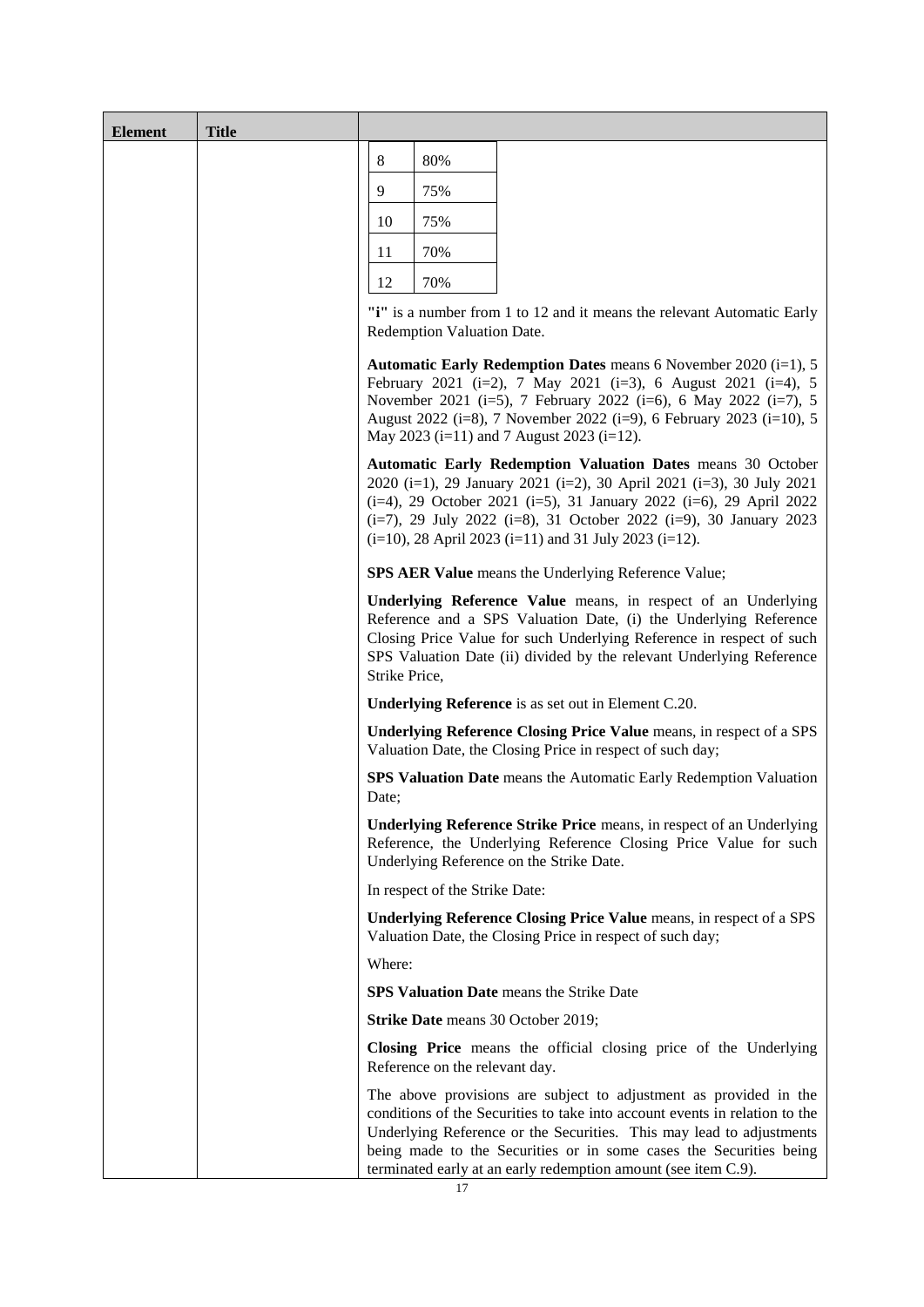Price Value for such Underlying Reference on the Strike Date.

In respect of the Strike Date:

**Underlying Reference Closing Price Value** means, in respect of a SPS Valuation Date, the Closing Price in respect of such day;

May 2021 (i=6), 6 August 2021 (i=7), 5 November 2021  $(i=8)$ , 7 February 2022  $(i=9)$ , 6 May 2022  $(i=10)$ , 5 August

Where:

# **SPS Valuation Date** means the Strike Date

- (b) Level: Not applicable (c) Knock-in Level/Knock-in Range Level: 50 per cent. (d) Knock-in Period Beginning Date: Not applicable
- (e) Knock-in Period Beginning Date Day Convention: Not applicable
- (f) Knock-in Determination Period: Not applicable
- (g) Knock-in Determination Day(s): Redemption Valuation Date
- (h) Knock-in Period Ending Date: Not applicable
- (i) Knock-in Period Ending Date Day Convention: Not applicable
- (j) Knock-in Valuation Time: Not applicable (k) Knock-in Observation Price Source: Not applicable. (l) Disruption Consequences: Not applicable.

# 41. Knock-out Event: Not applicable

# **42. EXERCISE, VALUATION AND REDEMPTION**

| (a) | <b>Notional</b><br>Certificate: | of<br>Amount<br>each                            | <b>EUR 100</b>                                                                                                            |  |  |  |
|-----|---------------------------------|-------------------------------------------------|---------------------------------------------------------------------------------------------------------------------------|--|--|--|
| (b) |                                 | Partly Paid Certificates:                       | The Certificates are not Partly Paid Certificates.                                                                        |  |  |  |
| (c) | Interest:                       |                                                 | Not applicable                                                                                                            |  |  |  |
| (d) |                                 | <b>Fixed Rate Provisions:</b>                   | Not applicable.                                                                                                           |  |  |  |
| (e) |                                 | <b>Floating Rate Provisions:</b>                | Not applicable.                                                                                                           |  |  |  |
| (f) | Linked Interest Certificates:   |                                                 | Not applicable.                                                                                                           |  |  |  |
| (g) | Payment of Premium Amount(s):   |                                                 | Applicable                                                                                                                |  |  |  |
|     | (i)                             | Premium Amount(s)                               | NA x Premium Amount Rate                                                                                                  |  |  |  |
|     | (ii)                            | Linked Premium Amount<br>Certificates:          | Applicable – see Share Linked Premium<br>Amount<br>Certificates below                                                     |  |  |  |
|     |                                 | Day Count Fraction:                             | Not applicable                                                                                                            |  |  |  |
|     | (iii)                           | Variable Premium<br><b>Amount Certificates:</b> | Not applicable.                                                                                                           |  |  |  |
|     | (iv)                            | Premium Amount<br>Payment Date(s):              | 6 February 2020 (i=1), 7 May 2020 (i=2), 6 August 2020<br>$(i=3)$ , 6 November 2020 $(i=4)$ , 5 February 2021 $(i=5)$ , 7 |  |  |  |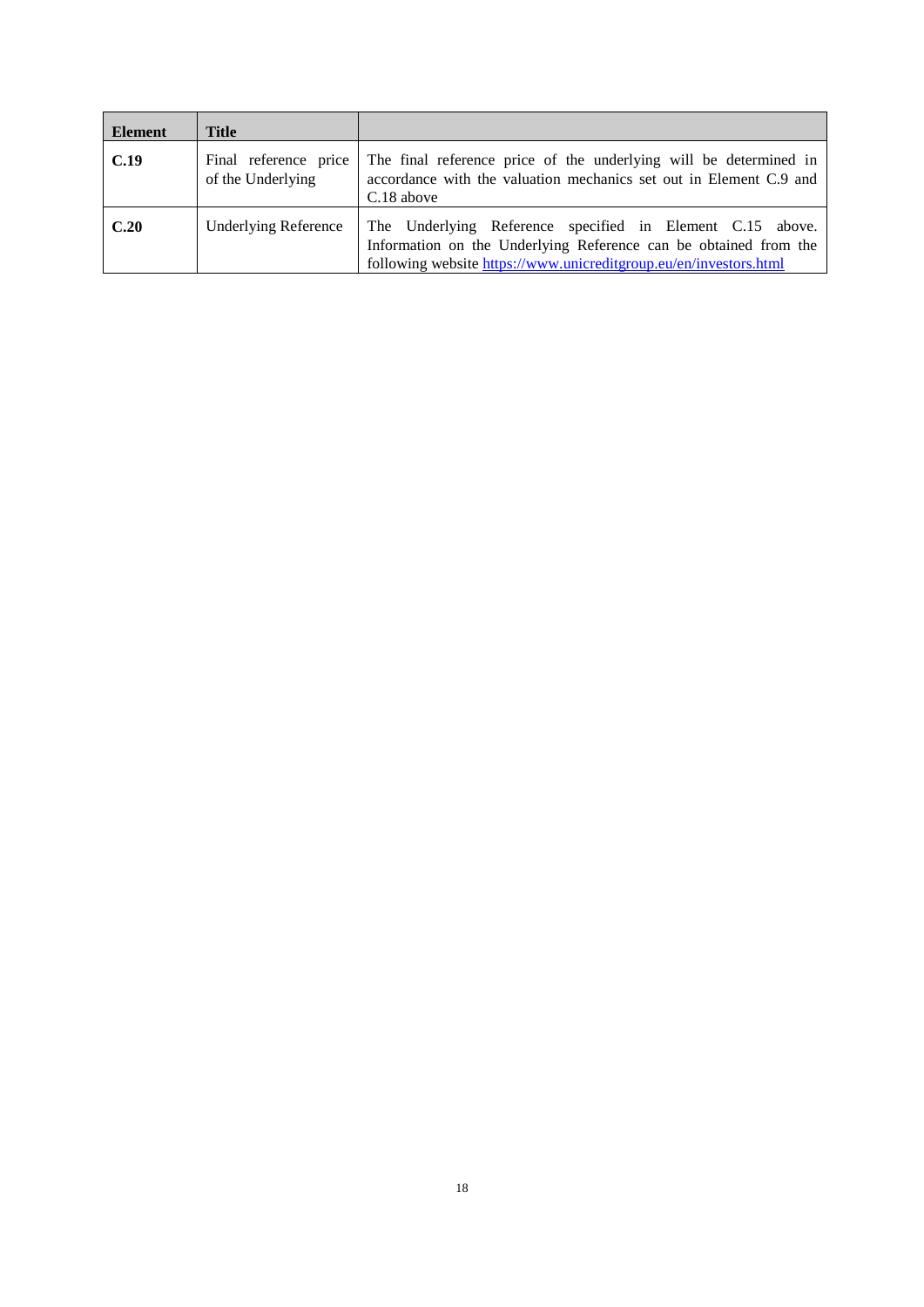2022 (i=11), 7 November 2022 (i=12), 6 February 2023  $(i=13)$ , 5 May 2023  $(i=14)$ , 7 August 2023  $(i=15)$  and 6 November 2023 (i=16).

- (v) Business Day Convention for Premium Amount Payment Date(s):
- 

### (vi) Premium Amount Rate: **Snowball Digital Coupon** is applicable:

(i) If the Snowball Digital Coupon Condition is satisfied in respect of SPS Coupon Valuation Date<sub>(i)</sub>:

 $Rate_{(i)} + SumRate_{(i)}$ 

(ii) If the Snowball Digital Coupon Condition is not satisfied in respect of SPS Coupon Valuation Date $_{(i)}$ :

zero,

**where:**

Following

**Rate(i)** means 1.33%;

**"i"** is a number from 1 to 16 and it means the relevant SPS Coupon Valuation Date;

**SPS Coupon Valuation Date(s)(i)** means the relevant Settlement Price Date;

**Settlement Price Date** means the relevant Valuation Dates:

**Valuation Date(s)** means the Premium Amount Valuation Date(s);

**Premium Amount Valuation Date(s)** means as set out in item  $42(i)(v)$ .

**Sum Rate(i)** means the sum of Rate(i) for each SPS Coupon Valuation Date in the period from (but excluding) the last occurring Snowball Date (or if none the Issue Date) to (but excluding) the relevant SPS Coupon Valuation Date;

**Snowball Date** means each date on which the relevant Snowball Digital Coupon Condition is satisfied;

**Snowball Digital Coupon Condition** means that the Snowball Barrier Value for the relevant SPS Coupon Valuation Date is greater than or equal to the Snowball Level;

**Snowball Level** means 50%;

**Snowball Barrier Value** means the Underlying Reference Value;

**Underlying Reference Value** means, in respect of an Underlying Reference and a SPS Valuation Date, (i) the Underlying Reference Closing Price Value for such Underlying Reference in respect of such SPS Valuation Date (ii) divided by the relevant Underlying Reference Strike Price;

**Underlying Reference** is as set out in item 26(a).

**Underlying Reference Closing Price Value** means, in respect of a SPS Valuation Date, the Closing Price in respect of such day;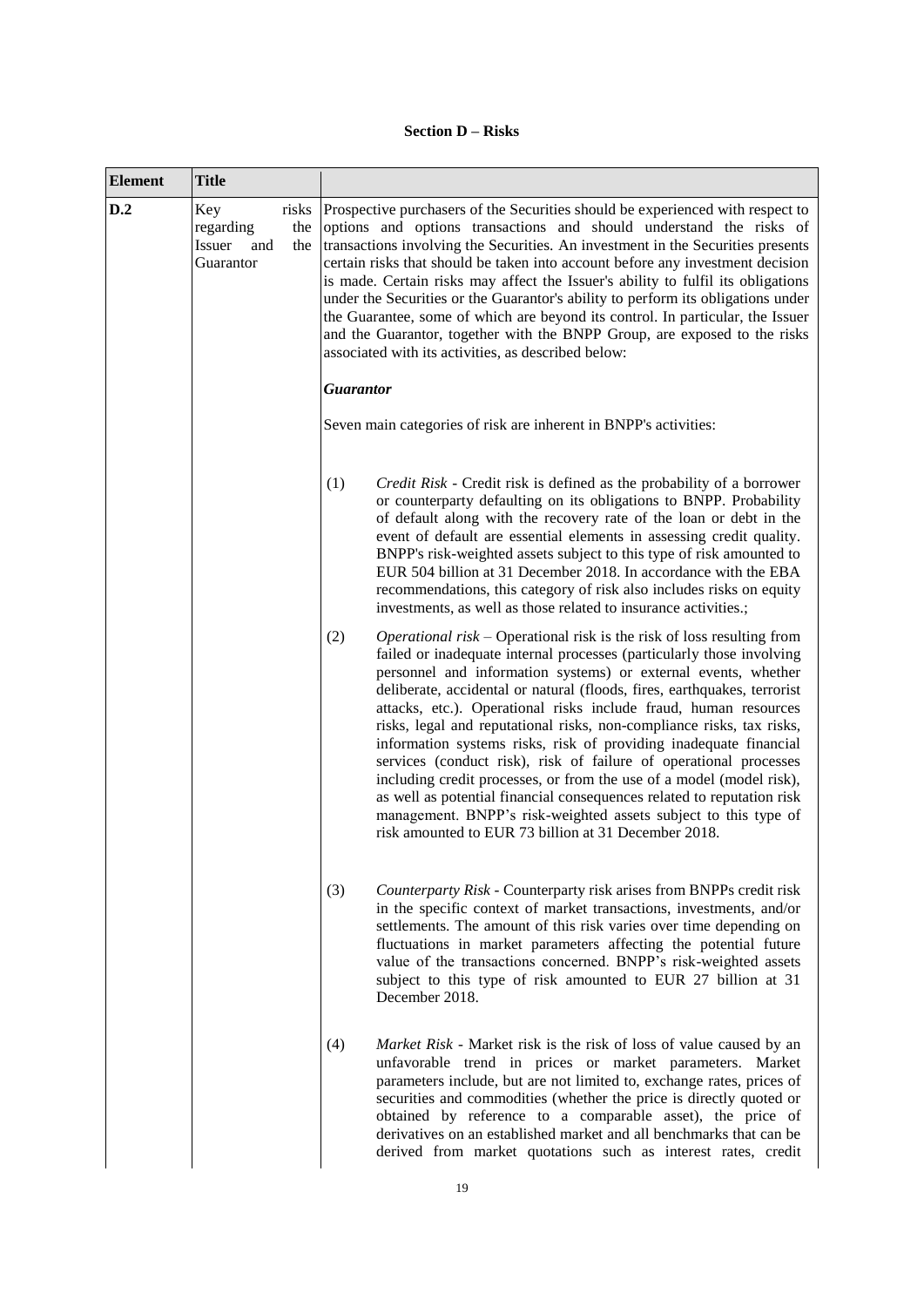**SPS Valuation Date** means each SPS Coupon Valuation Date;

**Strike Price Closing Value**: applicable

**Underlying Reference Strike Price** means, in respect of an Underlying Reference, the Underlying Reference Closing Price Value for such Underlying Reference on the Strike Date;

In respect of the Strike Date:

**Underlying Reference Closing Price Value** means in respect of a SPS Valuation Date, the Closing Price in respect of such day;

Where:

**SPS Valuation Date** means the Strike Date.

- (vii) Premium Amount Record Date(s): 4 February 2020 (i=1), 5 May 2020 (i=2), 4 August 2020 (i=3), 4 November 2020 (i=4), 3 February 2021 (i=5), 5 May 2021 (i=6), 4 August 2021 (i=7), 3 November 2021  $(i=8)$ , 3 February 2022  $(i=9)$ , 4 May 2022  $(i=10)$ , 3 August
	- 2022 (i=11), 3 November 2022 (i=12), 2 February 2023  $(i=13)$ , 3 May 2023  $(i=14)$ , 3 August 2023  $(i=15)$  and 2 November 2023 ( $i=16$ ).

| (h) |                                     | <b>Index Linked Premium Amount</b><br>Certificates:                                                              | Not applicable                                                                                                                                                                                                                                                                                                                                                                                            |
|-----|-------------------------------------|------------------------------------------------------------------------------------------------------------------|-----------------------------------------------------------------------------------------------------------------------------------------------------------------------------------------------------------------------------------------------------------------------------------------------------------------------------------------------------------------------------------------------------------|
| (i) |                                     | Share Linked/ETI Linked                                                                                          | Applicable                                                                                                                                                                                                                                                                                                                                                                                                |
|     | <b>Premium Amount Certificates:</b> |                                                                                                                  | <b>Share Securities: Applicable</b>                                                                                                                                                                                                                                                                                                                                                                       |
|     | (i)                                 | $Share(s)$ /Share<br>Company / Basket Compagny<br>/ GDR / ADR / ETI Interest/<br><b>Basket of ETI Interests:</b> | As set out in $\S26(a)$ above                                                                                                                                                                                                                                                                                                                                                                             |
|     | (ii)<br>Performance                 | <b>Relative Basket</b>                                                                                           | Not applicable                                                                                                                                                                                                                                                                                                                                                                                            |
|     | (iii)                               | Averaging:                                                                                                       | Averaging does not apply                                                                                                                                                                                                                                                                                                                                                                                  |
|     | (iv)                                | Premium Amount<br>Valuation Time:                                                                                | Conditions apply                                                                                                                                                                                                                                                                                                                                                                                          |
|     | (v)                                 | Premium Amount<br>Valuation Date(s):                                                                             | 30 January 2020 (i=1), 30 April 2020 (i=2), 30 July<br>2020 (i=3), 30 October 2020 (i=4), 29 January 2021<br>$(i=5)$ , 30 April 2021 $(i=6)$ , 30 July 2021 $(i=7)$ , 29<br>October 2021 (i=8), 31 January 2022 (i=9), 29 April<br>2022 (i=10), 29 July 2022 (i=11), 31 October 2022<br>$(i=12)$ , 30 January 2023 $(i=13)$ , 28 April 2023 $(i=14)$ ,<br>31 July 2023 (i=15) and 30 October 2023 (i=16). |
|     | (vi)                                | <b>Observation Dates:</b>                                                                                        | Not applicable                                                                                                                                                                                                                                                                                                                                                                                            |
|     | (vii)                               | <b>Observation Period:</b>                                                                                       | Not applicable                                                                                                                                                                                                                                                                                                                                                                                            |
|     | (viii)                              | Specified Maximum<br>Days of Disruption:                                                                         | As set out in paragraph $26(k)$ above                                                                                                                                                                                                                                                                                                                                                                     |

(ix) Exchange(s): As set out in paragraph 26(e) above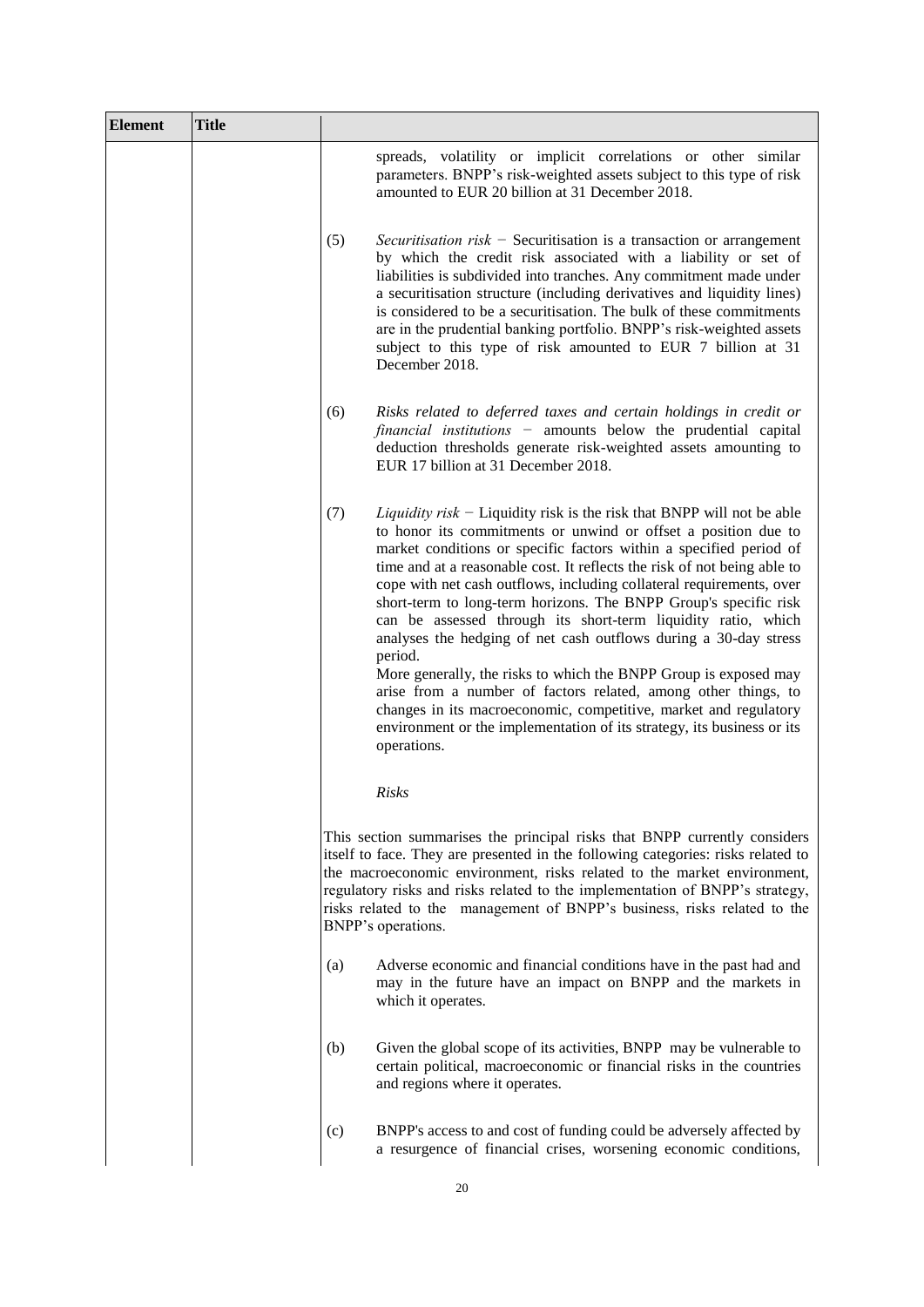|                   | (x)                                                                 | Related Exchange(s):                                                 | As set out in paragraph 26(f) above                                                                                                                                                                                                                                                                |  |  |  |
|-------------------|---------------------------------------------------------------------|----------------------------------------------------------------------|----------------------------------------------------------------------------------------------------------------------------------------------------------------------------------------------------------------------------------------------------------------------------------------------------|--|--|--|
|                   | (xi)<br>Day:                                                        | <b>Exchange Business</b>                                             | As set out in paragraph $26(g)$ above                                                                                                                                                                                                                                                              |  |  |  |
|                   | (xii)<br>Day:                                                       | Scheduled<br>Trading                                                 | As set out in paragraph 26(h) above                                                                                                                                                                                                                                                                |  |  |  |
|                   | (xiii)                                                              | Settlement Price:                                                    | Not applicable                                                                                                                                                                                                                                                                                     |  |  |  |
|                   | (xiv)                                                               | Weighting:                                                           | Not applicable                                                                                                                                                                                                                                                                                     |  |  |  |
|                   | $\left( xy\right)$<br>Occurrence                                    | Redemption<br>on<br>of<br>an<br><b>Extraordinary Event:</b>          | Delayed<br>Redemption<br>οf<br>on<br>Occurrence<br>an<br>Extraordinary Event: Not applicable                                                                                                                                                                                                       |  |  |  |
| (j)               |                                                                     | <b>ETI Linked Premium Amount</b><br>Certificates:                    | Not applicable                                                                                                                                                                                                                                                                                     |  |  |  |
| $\left( k\right)$ |                                                                     | Debt Linked Premium Amount<br>Certificates:                          | Not applicable                                                                                                                                                                                                                                                                                     |  |  |  |
| (1)               |                                                                     | <b>Commodity Linked Premium</b><br><b>Amount Certificates:</b>       | Not applicable                                                                                                                                                                                                                                                                                     |  |  |  |
| (m)               | <b>Inflation Index Linked Premium</b><br><b>Amount Certificates</b> |                                                                      | Not applicable                                                                                                                                                                                                                                                                                     |  |  |  |
| (n)               |                                                                     | <b>Currency Linked Premium</b><br><b>Amount Certificates:</b>        | Not applicable                                                                                                                                                                                                                                                                                     |  |  |  |
| (0)               |                                                                     | Fund Linked Premium Amount<br>Certificates:                          | Not applicable                                                                                                                                                                                                                                                                                     |  |  |  |
| (p)               |                                                                     | <b>Futures Linked Premium Amount</b><br>Certificates:                | Not applicable                                                                                                                                                                                                                                                                                     |  |  |  |
| (q)               |                                                                     | <b>Underlying Interest Rate Linked</b><br><b>Interest Provisions</b> | Not applicable                                                                                                                                                                                                                                                                                     |  |  |  |
| (r)               |                                                                     | <b>Instalment Certificates:</b>                                      | The Certificates are not Instalment Certificates.                                                                                                                                                                                                                                                  |  |  |  |
| (s)               |                                                                     | <b>Issuer Call Option:</b>                                           | Not applicable                                                                                                                                                                                                                                                                                     |  |  |  |
| (t)               |                                                                     | Holder Put Option:                                                   | Not applicable                                                                                                                                                                                                                                                                                     |  |  |  |
| (u)               |                                                                     | Automatic Early Redemption:                                          | Applicable                                                                                                                                                                                                                                                                                         |  |  |  |
|                   |                                                                     | (i) Automatic Early Redemption                                       | <b>Single Standard Automatic Early Redemption</b>                                                                                                                                                                                                                                                  |  |  |  |
|                   | Event:                                                              |                                                                      | If on any Automatic Early Redemption Valuation Date the<br>SPS AER Value is greater than or equal to the Automatic<br>Early Redemption Level.                                                                                                                                                      |  |  |  |
|                   |                                                                     | (ii) Automatic Early Redemption                                      | <b>SPS Automatic Early Redemption Payout</b>                                                                                                                                                                                                                                                       |  |  |  |
|                   | Payout:                                                             |                                                                      | NA x (AER Redemption Percentage + AER Exit Rate)                                                                                                                                                                                                                                                   |  |  |  |
|                   |                                                                     |                                                                      | <b>AER Redemption Percentage means 100%</b>                                                                                                                                                                                                                                                        |  |  |  |
|                   | $Date(s)$ :                                                         | (iii) Automatic Early Redemption                                     | 6 November 2020 (i=1), 5 February 2021 (i=2), 7 May 2021<br>$(i=3)$ , 6 August 2021 $(i=4)$ , 5 November 2021 $(i=5)$ , 7<br>February 2022 (i=6), 6 May 2022 (i=7), 5 August 2022<br>$(i=8)$ , 7 November 2022 $(i=9)$ , 6 February 2023 $(i=10)$ , 5<br>May 2023 (i=11) and 7 August 2023 (i=12). |  |  |  |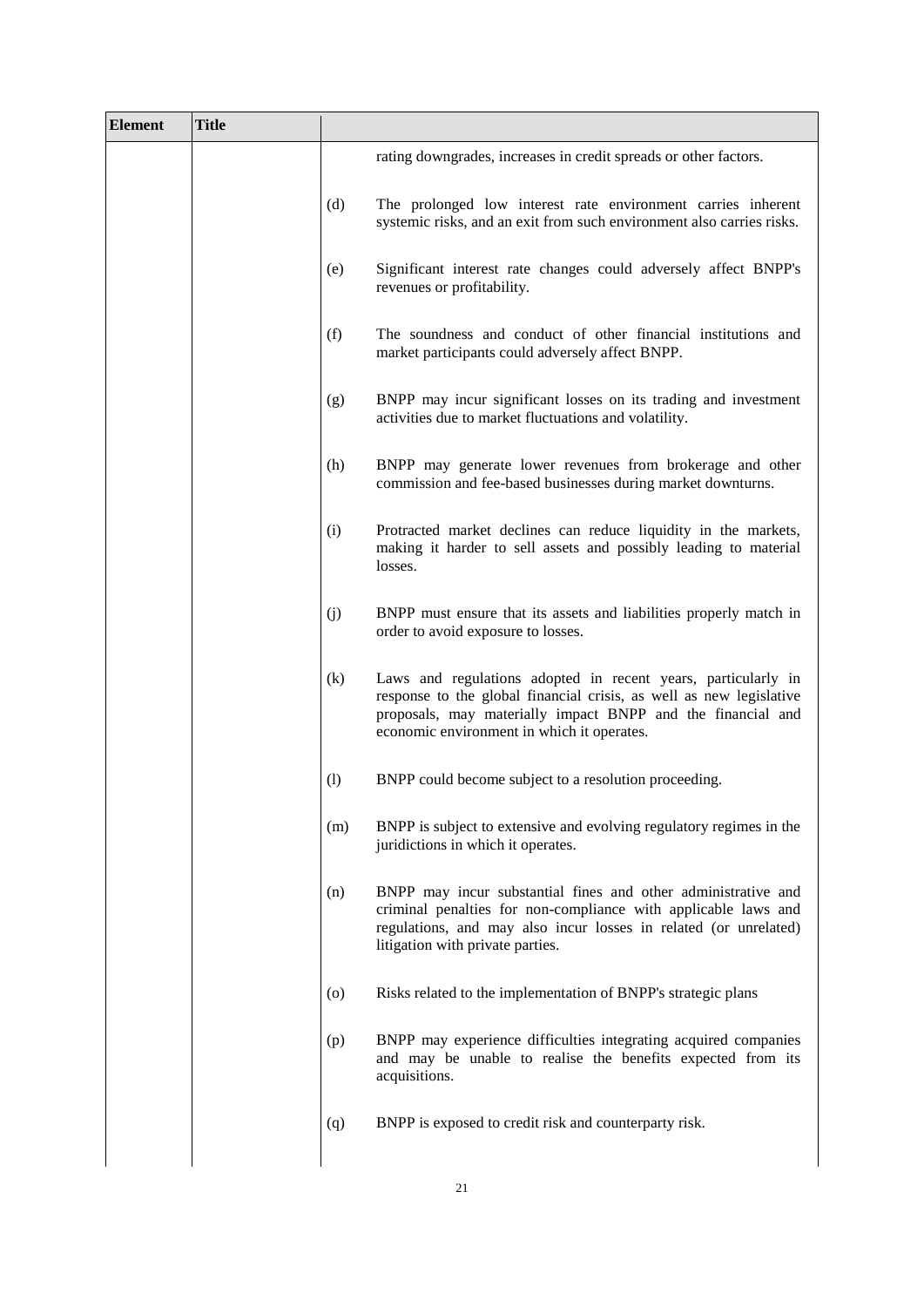| (iv) Observation Price Source: | Not applicable |  |
|--------------------------------|----------------|--|
|--------------------------------|----------------|--|

(v) Underlying Reference Level: Not applicable

**SPS AER Valuation:** Applicable

**SPS AER Value** means the Underlying Reference Value

**Underlying Reference Value** means, in respect of an Underlying Reference and a SPS Valuation Date, (i) the Underlying Reference Closing Price Value for such Underlying Reference in respect of such SPS Valuation Date (ii) divided by the relevant Underlying Reference Strike Price;

**Underlying Reference** is as set out in item 26(a) above

**Underlying Reference Closing Price Value** means, in respect of a SPS Valuation Date, the Closing Price in respect of such day;

**SPS Valuation Date** means each Automatic Early Redemption Valuation Date;

**Strike Price Closing Value**: applicable

**Underlying Reference Strike Price** means, in respect of an Underlying Reference, the Underlying Reference Closing Price Value for such Underlying Reference on the Strike Date;

In respect of the Strike Date:

**Underlying Reference Closing Price Value** means in respect of a SPS Valuation Date, the Closing Price in respect of such day;

Where:

AER Level

**SPS Valuation Date** means the Strike Date.

(vi) Automatic Early Redemption Level:

 $AEDI$  and

| AEK Level means.        |                     |  |
|-------------------------|---------------------|--|
| i                       | AER<br><b>Level</b> |  |
| 1                       | 95%                 |  |
| $\overline{\mathbf{c}}$ | 95%                 |  |
| 3                       | 90%                 |  |
| 4                       | 90%                 |  |
| 5                       | 85%                 |  |
| 6                       | 85%                 |  |
| $\overline{7}$          | 80%                 |  |
| 8                       | 80%                 |  |
| 9                       | 75%                 |  |
| 10                      | 75%                 |  |
| 11                      | 70%                 |  |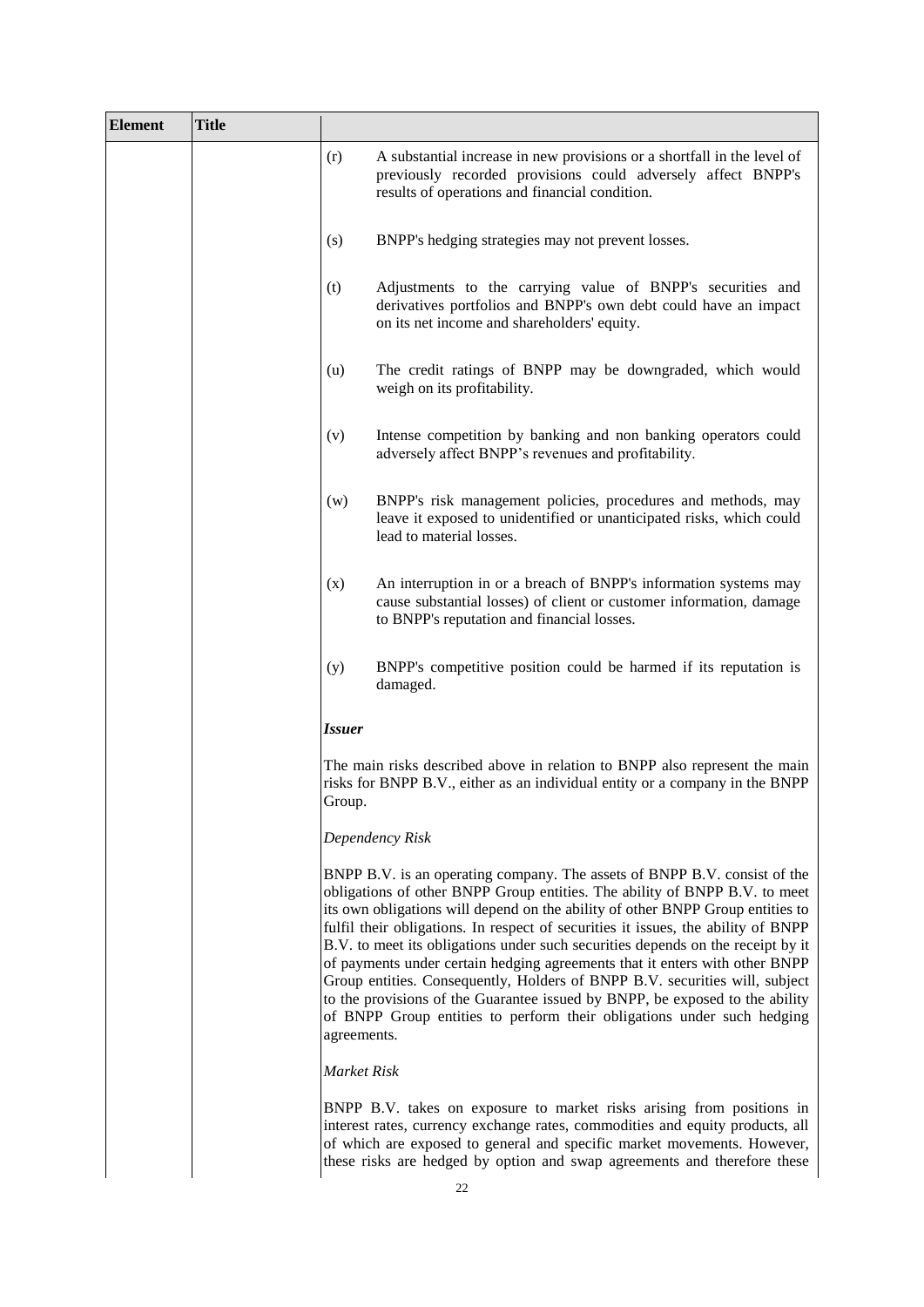|     |      |                                                                          | 12              | 70%                |                                                                                                                                                                                                                                                                                                |
|-----|------|--------------------------------------------------------------------------|-----------------|--------------------|------------------------------------------------------------------------------------------------------------------------------------------------------------------------------------------------------------------------------------------------------------------------------------------------|
|     |      |                                                                          |                 |                    | "i" is a number from 1 to 12 and it means the relevant<br>Automatic Early Redemption Valuation Date.                                                                                                                                                                                           |
|     |      | (vii) Automatic Early Redemption<br>Percentage:                          |                 | Not applicable     |                                                                                                                                                                                                                                                                                                |
|     |      | (viii) AER Exit Rate:                                                    | <b>AER Rate</b> |                    |                                                                                                                                                                                                                                                                                                |
|     |      |                                                                          |                 | AER Rate means 0%  |                                                                                                                                                                                                                                                                                                |
|     |      | (ix) Automatic Early Redemption<br>Valuation Date(s)/Period(s):          |                 |                    | 30 October 2020 (i=1), 29 January 2021 (i=2), 30 April<br>2021 (i=3), 30 July 2021 (i=4), 29 October 2021 (i=5), 31<br>January 2022 (i=6), 29 April 2022 (i=7), 29 July 2022 (i=8),<br>31 October 2022 (i=9), 30 January 2023 (i=10), 28 April<br>2023 ( $i=11$ ) and 31 July 2023 ( $i=12$ ). |
|     | (v)  | Renouncement Notice Cut-off<br>Time:                                     |                 | Not applicable.    |                                                                                                                                                                                                                                                                                                |
|     | (w)  | <b>Strike Date:</b>                                                      |                 | 30 October 2019.   |                                                                                                                                                                                                                                                                                                |
|     | (x)  | <b>Strike Price:</b>                                                     |                 | Not applicable.    |                                                                                                                                                                                                                                                                                                |
|     | (y)  | <b>Redemption Valuation Date:</b>                                        |                 | The Exercise Date. |                                                                                                                                                                                                                                                                                                |
|     | (z)  | Averaging:                                                               |                 |                    | Averaging does not apply to the Securities.                                                                                                                                                                                                                                                    |
|     | (aa) | <b>Observation Dates:</b>                                                |                 | Not applicable.    |                                                                                                                                                                                                                                                                                                |
|     | (bb) | <b>Observation Period:</b>                                               |                 | Not applicable.    |                                                                                                                                                                                                                                                                                                |
|     | (cc) | Settlement Business Day:                                                 | Not applicable  |                    |                                                                                                                                                                                                                                                                                                |
|     | (dd) | Cut-off Date:                                                            | Not applicable  |                    |                                                                                                                                                                                                                                                                                                |
|     | (ee) | Identification information of<br>Holders as provided by Condition<br>29: | Not applicable  |                    |                                                                                                                                                                                                                                                                                                |
|     |      | DISTRIBUTION AND U.S. SALES ELIGIBILITY                                  |                 |                    |                                                                                                                                                                                                                                                                                                |
| 43. |      | U.S. Selling Restrictions:                                               | any time        |                    | Not applicable – the Securities may not be legally or<br>beneficially owned by or transferred to any U.S. person at                                                                                                                                                                            |

44. Additional U.S. Federal income tax considerations:

45. Registered broker/dealer: Not applicable

46. TEFRA C or TEFRA Not Applicable: TEFRA C/TEFRA Not Applicable

- 47. Non-exempt Offer: Applicable
	- (i) Non-exempt Offer Jurisdictions:
	-

any time

The Securities are not Specified Securities for the purpose of Section 871(m) of the U.S. Internal Revenue Code of 1986.

- 
- 
- 
- Republic of Italy

(ii) Offer Period: The period from, and including 25 September 2019 until, and including, 28 October 2019, subject to any early closing or extension of the Offer Period, as indicated in Part B, item 6.

(iii) Financial intermediaries granted specific consent to use the Base Prospectus in accordance with the Conditions in it:

Not applicable. See "Placing and Underwriting" of Part B.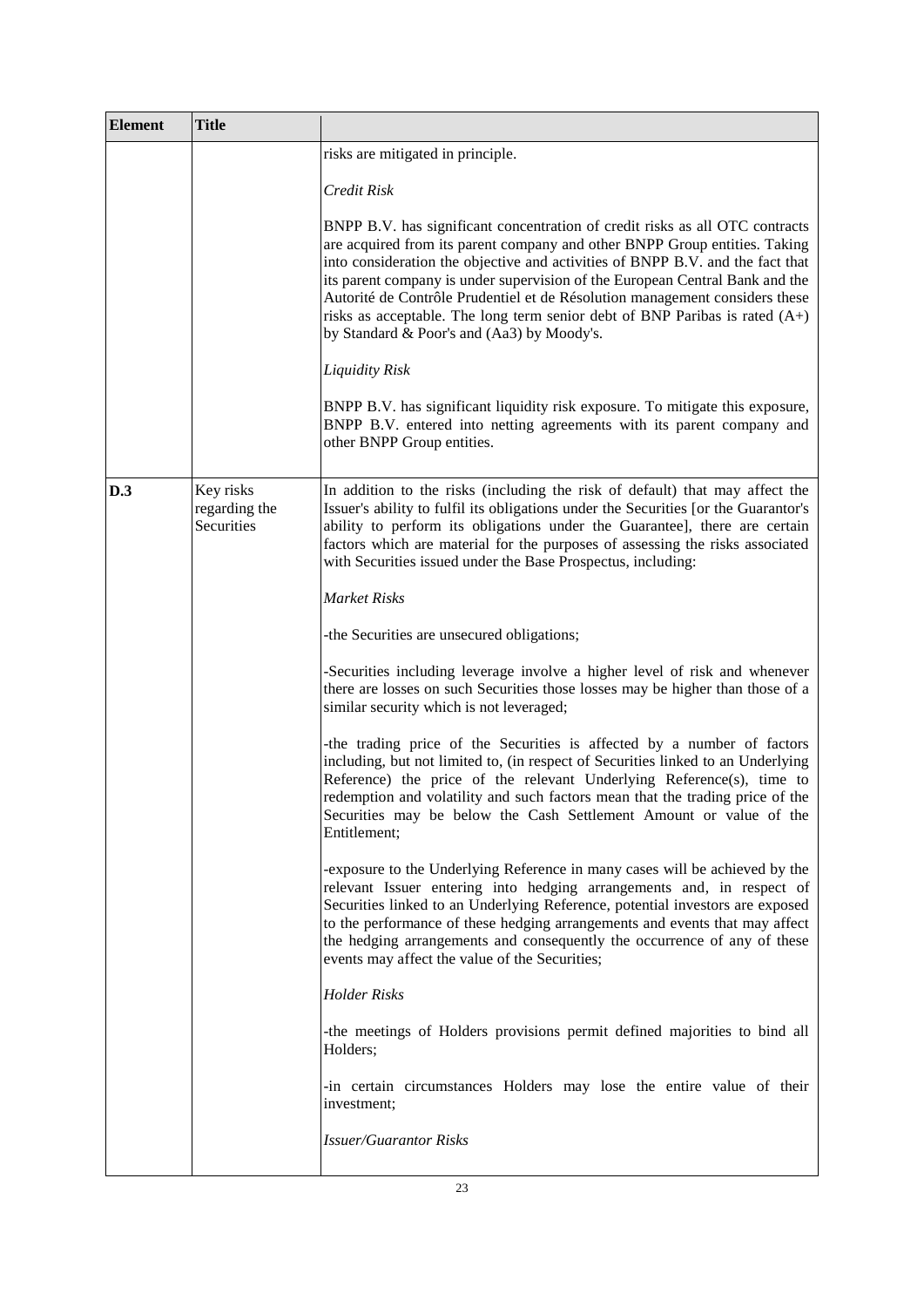| (iv) | General Consent: | Not applicable |
|------|------------------|----------------|
|------|------------------|----------------|

- (v) Other Authorised Offeror Not applicable Terms:
- 48. Prohibition of Sales to EEA Retail Investors:
- (a) Selling Restrictions: Not applicable (b) Legend: Not applicable

# **PROVISIONS RELATING TO COLLATERAL AND SECURITY**

| 49. |                                  |  | Secured Security other than Notional Not applicable |
|-----|----------------------------------|--|-----------------------------------------------------|
|     | Value Repack Securities:         |  |                                                     |
| 50. | Notional Value Repack Securities |  | Not applicable                                      |

### **Responsibility**

The Issuer accepts responsibility for the information contained in these Final Terms. To the best of the knowledge of the Issuer (who has taken all reasonable care to ensure that such is the case), the information contained herein is in accordance with the facts and does not omit anything likely to affect the import of such information.

Signed on behalf of BNP Paribas Issuance B.V.

As Issuer:

C. Nastage

By: Cezar NASTASA.. Duly authorised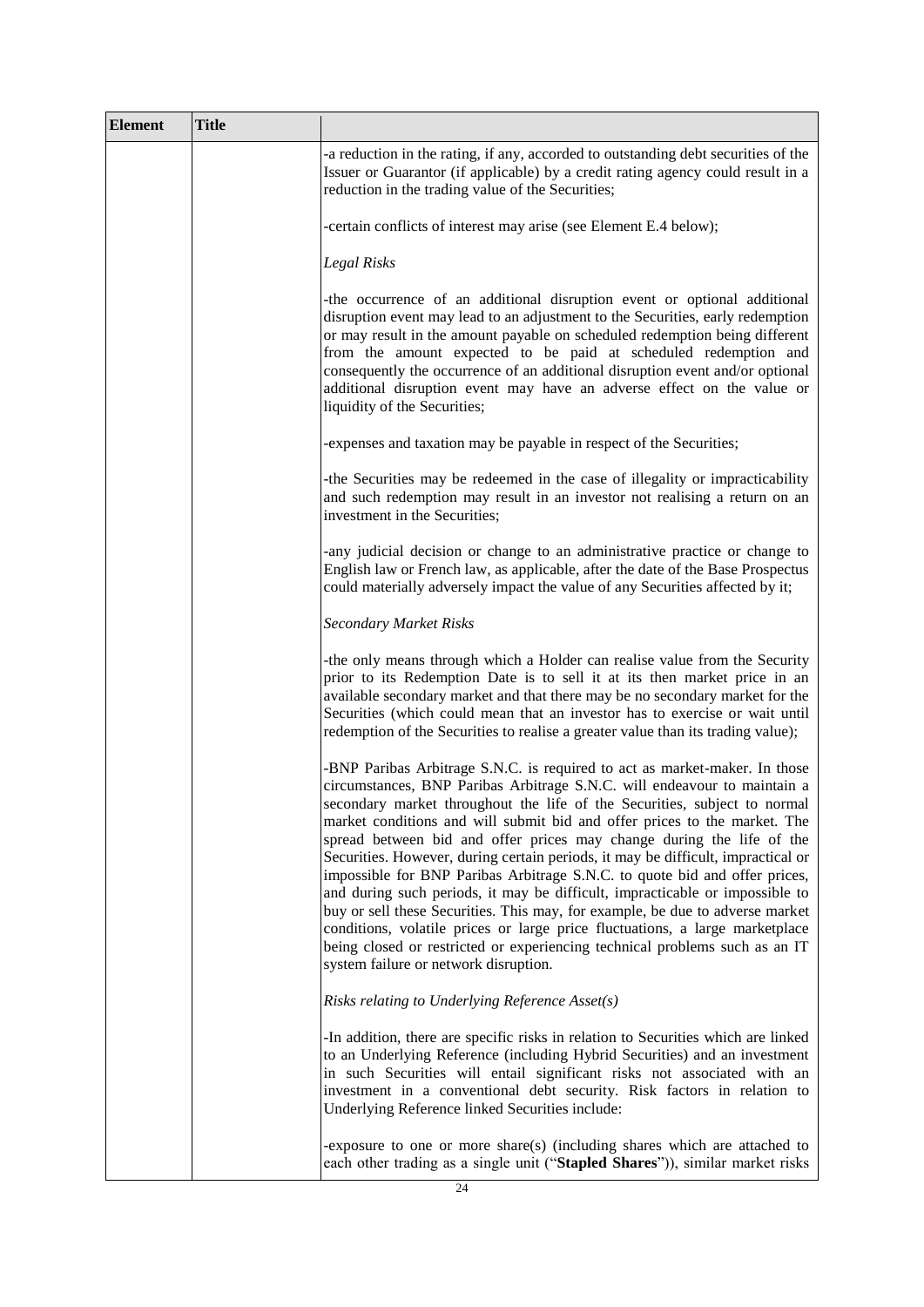### **PART B – OTHER INFORMATION**

### **1. Listing and Admission to trading**

Application will be made for the Certificates to be admitted to trading on the Multilateral Trading Facility EuroTLX, (organised and managed by EuroTLX SIM S.p.A).

### **2. Ratings**

The Securities have not been rated.

The rating of the Issuer is A+ from Standard and Poor's.

The rating of the Guarantor is Aa3 from Moody's and A+ from Standard and Poor's.

As defined by Moody's, an "Aa" rating means that the obligations of the Issuer and the Guarantor under the Programme are judged to be of high quality and are subject to very low credit risk. Moody's appends numerical modifiers 1, 2, and 3 to each generic rating classification from Aaa through Caa. The modifier 3 indicates a ranking in the lower end of that generic rating category.

As defined by Standard & Poor's, an obligation rated 'A' is somewhat more susceptible to the adverse effects of changes in circumstances and economic conditions than obligations in higher-rated categories. However, the relevant Issuer and Guarantor's capacity to meet its financial commitment on the obligation is still strong. The addition of a plus  $(+)$  or minus  $(-)$  sign shows relative standing within the major rating category"

Moody's and Standard & Poor's are established in the European Union and are registered under Regulation (EC) No. 1060/2009 (as amended).

## **3. Interests of Natural and Legal Persons Involved in the Offer**

Investors shall be informed of the fact that Deutsche Bank S.p.A. (the "Distributor") will receive from the Issuer placement fees implicit in the Issue Price of the Securities equal to a maximum amount of 4% (all tax included) of the issue amount. All placement fees will be paid out upfront.

Investors must also consider that such fees are not included in the price of the Securities on the secondary market and, therefore, if the Securities are sold on the secondary market, fees embedded in the Issue Price will be deducted from the sale price.

Save as discussed in the "*Potential Conflicts of Interest*" paragraph in the "*Risk Factors*" in the Base Prospectus, so far as the Issuer is aware, no person involved in the offer of the Securities has an interest material to the offer.

## **4. Performance of Underlying/Formula/Other Variable and Other Information concerning the Underlying Reference**

See Base Prospectus for an explanation of effect on value of Investment and associated risks in investing in Securities.

Past and further performances of the Underlying Shares are available on the relevant Exchange website [www.borsaitaliana.it](http://www.borsaitaliana.it/) and their volatility may be obtained at the office of the Calculation Agent by mail to the following address: [investimenti@bnpparibas.it](mailto:investimenti@bnpparibas.it)

The Issuer does not intend to provide post-issuance information.

### **5. Operational Information**

Relevant Clearing System(s): Euroclear and Clearstream, Luxembourg

# **6. Terms and Conditions of the Public Offer**

Offer Price: The Issue Price (of which a maximum amount of 4% (all tax included) is represented by commissions payable to the Distributor).

Conditions to which the offer is subject: The offer of the Securities is conditional on their issue.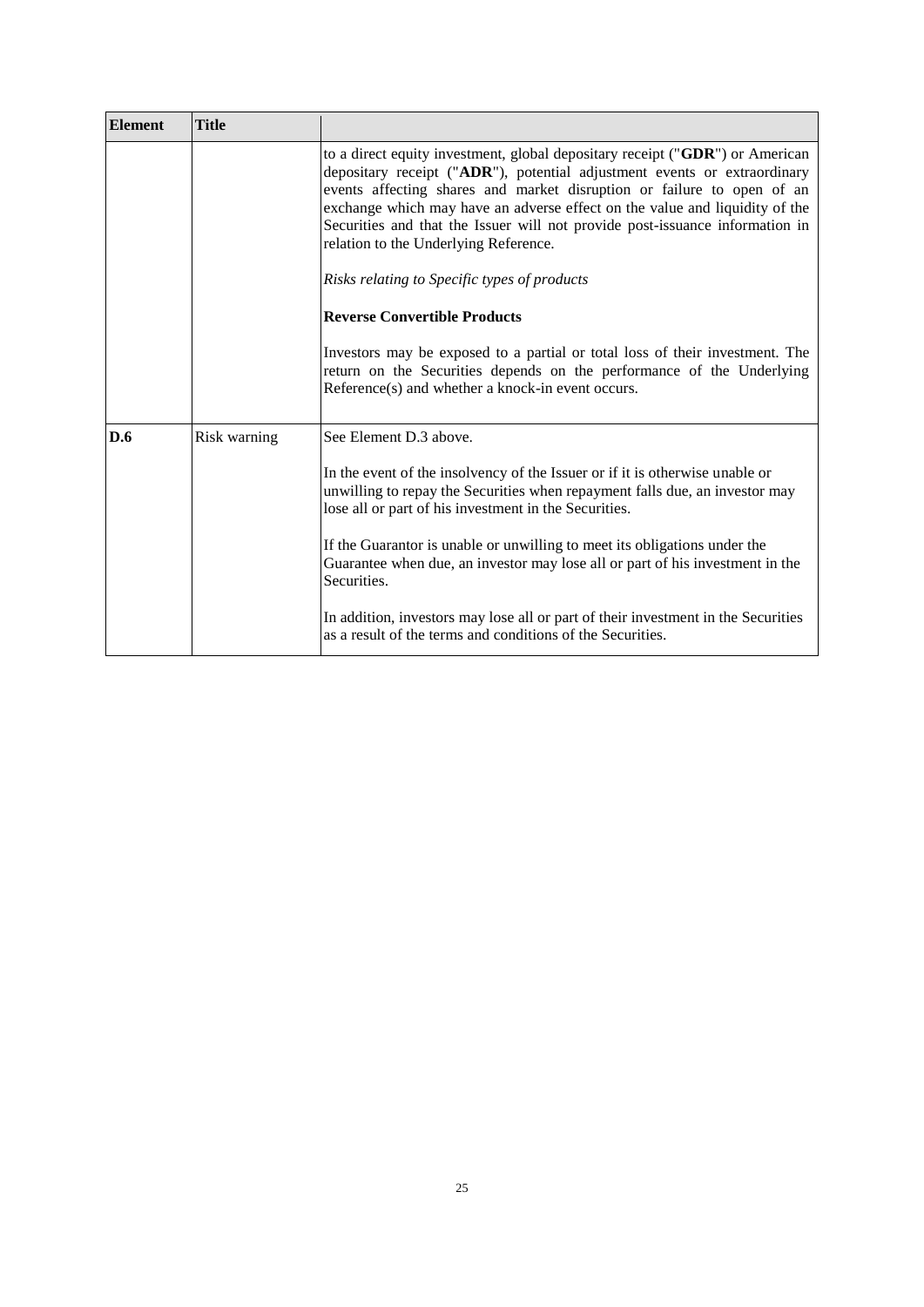The Issuer reserves the right to withdraw the offer and cancel the issuance of the Securities for any reason, in accordance with the Distributor at any time on or prior to the Issue Date. For the avoidance of doubt, if any application has been made by a potential investor and the Issuer exercises such a right, each such potential investor shall not be entitled to subscribe or otherwise acquire the Securities.

The Issuer will in its sole discretion determine the final amount of Securities issued up to a limit of EUR 40,000,000. The final amount that is issued on Issue Date will be listed on Multilateral Trading Facility EuroTLX (managed by EuroTLX SIM S.p.A.). The final amount of the Securities issued will be determined by the Issuer in light of prevailing market conditions, and in its sole and absolute discretion depending on the number of Securities which have been agreed to be purchased as of the Issue Date.

The Offer Period may be closed early as determined by Issuer in its sole discretion and notified on or around such earlier date by publication on the following webpage investimenti.bnpparibas.it

The Issuer reserves the right to extend the Offer Period. The Issuer will inform of the extension of the Offer Period by means of a notice to be published on the following webpage investimenti.bnpparibas.it

The Issuer reserves the right to increase the number of Securities to be issued during the Offer Period. The Issuer will inform the public of the size increase by means of a notice to be published on the following webpage investimenti.bnpparibas.it

The final amount of the Securities issued will be determined by the Issuer in light of prevailing market conditions, and in its sole and absolute discretion depending on the number of Securities which have been asked to be subscribed for during the Offer Period.

The Issuer undertakes to file the application for the Certificates to be admitted to trading on the EuroTLX in time for the approval for admission to be granted before the Issue Date. The effectiveness of the offer is subject to the issue of the resolution for the admission to trading of the Certificates on the EuroTLX in advance of the Issue Date.

Description of the application process: Application to subscribe for the Securities can be made in Italy through the Distributor. The distribution activity will be carried out in accordance with the usual procedures of the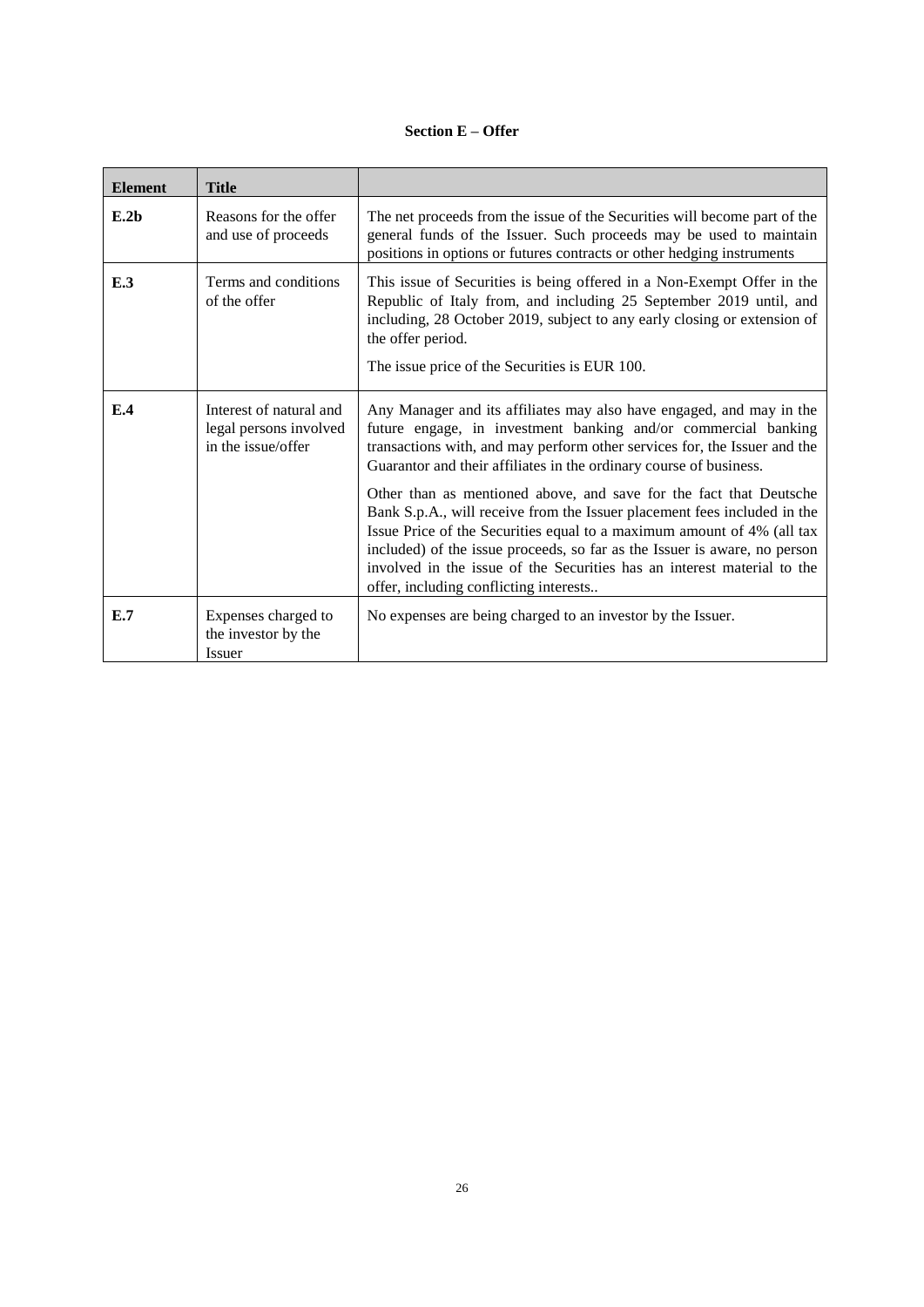#### Distributor.

Investors may apply for the subscription of the Securities during normal Italian banking hours at the offices (*filiali*) of the Distributor from, and including, 25 September 2019 until, and including, 28 October 2019, subject to any early closing or extension of the Offer Period.

The Securities will also be distributed through door-to-door selling pursuant to Article 30 of the Italian Legislative Decree No. 58 of 24 February 1998, as amended from time to time (the "**Italian Financial Services Act**") from and including 25 September 2019 to and including 23 October 2019, subject to any early closing or extension of the Offer Period.

Pursuant to Article 30, paragraph 6, of the Italian Financial Services Act, the validity and enforceability of contracts entered into through door-to-door selling is suspended for a period of 7 (seven) days beginning on the date of purchase by the relevant investor. Within such period investors may notify the relevant Distributor of their withdrawal without payment of any charge or commission.

The Distributor is responsible for the notification of any withdrawal right applicable in relation to the offer of the Securities to potential investors.

Prospective investors will not be required to enter into any contractual arrangements directly with the Issuer in relation to the subscription for the Securities.

Applicants having no client relationship with the Distributor with whom the acceptance form is filed may be required to open a current account or to make a temporary non-interest bearing deposit of an amount equal to the counter-value of the Securities requested, calculated on the basis of the Issue Price of the Securities. In the event that the Securities are not allotted or only partially allotted, the total amount paid as a temporary deposit, or any difference with the counter-value of the Securities allotted, will be repaid to the applicant without charge by the Issue Date.

By purchasing the Securities, the holders of the Securities are deemed to have knowledge of all the Conditions of the Securities and to accept said Conditions.

Applications received by the Distributor prior to the start of the Offer Period or after the closing date of the Offer Period, will be considered as not having been received and will be void.

Details of the minimum and/or maximum amount Minimum subscription amount per investor: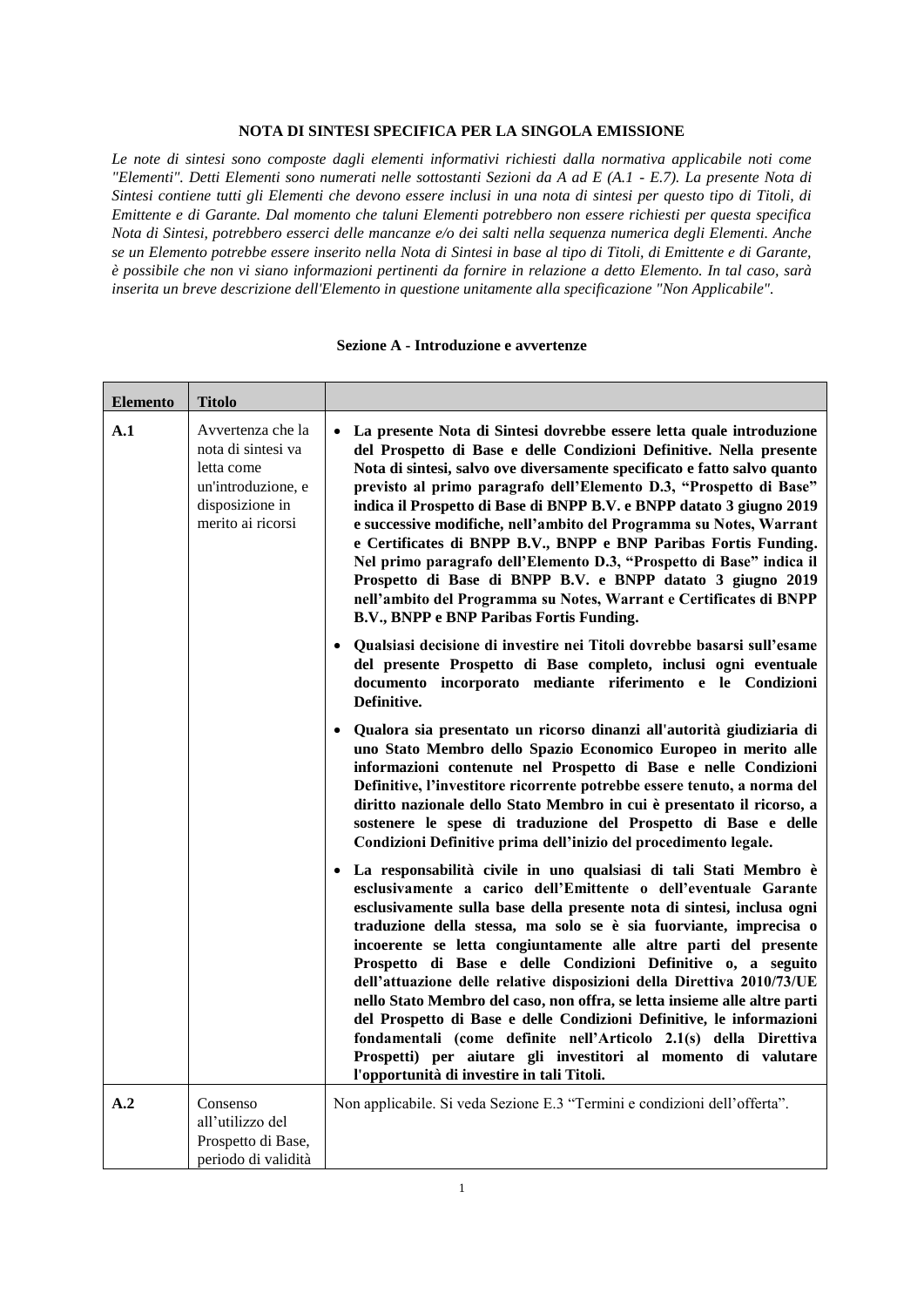|    | of application:                                                                                                                                     | <b>EUR 100</b>                                                                                                                                                                                                                                                                                        |
|----|-----------------------------------------------------------------------------------------------------------------------------------------------------|-------------------------------------------------------------------------------------------------------------------------------------------------------------------------------------------------------------------------------------------------------------------------------------------------------|
|    |                                                                                                                                                     | Maximum subscription amount per investor:<br>400,000* Notional Amount.                                                                                                                                                                                                                                |
|    |                                                                                                                                                     | The maximum amount of application of<br>Securities will be subject only to availability at<br>the time of the application.                                                                                                                                                                            |
|    | Description of possibility to reduce subscriptions<br>and manner for refunding excess amount paid by<br>applicants:                                 | Not applicable                                                                                                                                                                                                                                                                                        |
|    | Details of the method and time limits for paying<br>up and delivering the Securities:                                                               | The Securities will be issued on the Issue Date<br>against payment to the Issuer by the Distributor<br>of the gross subscription moneys.                                                                                                                                                              |
|    |                                                                                                                                                     | The Securities are cleared through the clearing<br>systems and are due to be delivered through the<br>Distributor on or around the Issue Date.                                                                                                                                                        |
|    | Manner in and date on which results of the offer<br>are to be made public:                                                                          | Publication by means of a notice by loading the<br>following link (investimenti.bnpparibas.it) in<br>each case on or around the Issue Date.                                                                                                                                                           |
|    | Procedure for exercise of any right of pre-<br>emption, negotiability of subscription rights and<br>treatment of subscription rights not exercised: | Not applicable                                                                                                                                                                                                                                                                                        |
|    | Process for notification to applicants of the<br>amount allotted and indication whether dealing<br>may begin before notification is made:           | There are no pre-identified allotment criteria.                                                                                                                                                                                                                                                       |
|    |                                                                                                                                                     | The Distributor will adopt allotment criteria that<br>ensure equal treatment of prospective investors.<br>All of the Securities requested through the<br>Distributor during the Offer Period will be<br>assigned up to the maximum amount of the<br>Offer.                                            |
|    |                                                                                                                                                     | In the event that during the Offer Period the<br>requests exceed the number of Securities to be<br>issued, the Issuer will at it discretion, either, (i)<br>proceed to increase the size of the offer or, (ii)<br>early terminate the Offer Period and suspend the<br>acceptance of further requests. |
|    |                                                                                                                                                     | Each investor will be notified by the Distributor<br>of its allocation of Securities after the end of the<br>Offer Period and in any event on or around the<br>Issue Date.                                                                                                                            |
|    |                                                                                                                                                     | No dealings in the Securities may take place<br>prior to the Issue Date.                                                                                                                                                                                                                              |
|    | Amount of any expenses and taxes specifically<br>charged to the subscriber or purchaser:                                                            | The Issuer is not aware of any expenses and<br>taxes specifically charged to the subscriber.                                                                                                                                                                                                          |
|    |                                                                                                                                                     | For the Offer Price which includes<br>the<br>commissions payable to the Distributor see above<br>"Offer Price".                                                                                                                                                                                       |
| 7. | <b>Placing and Underwriting</b>                                                                                                                     |                                                                                                                                                                                                                                                                                                       |

Name(s) and address(es), to the extent known to The Distributor with the address set out below.